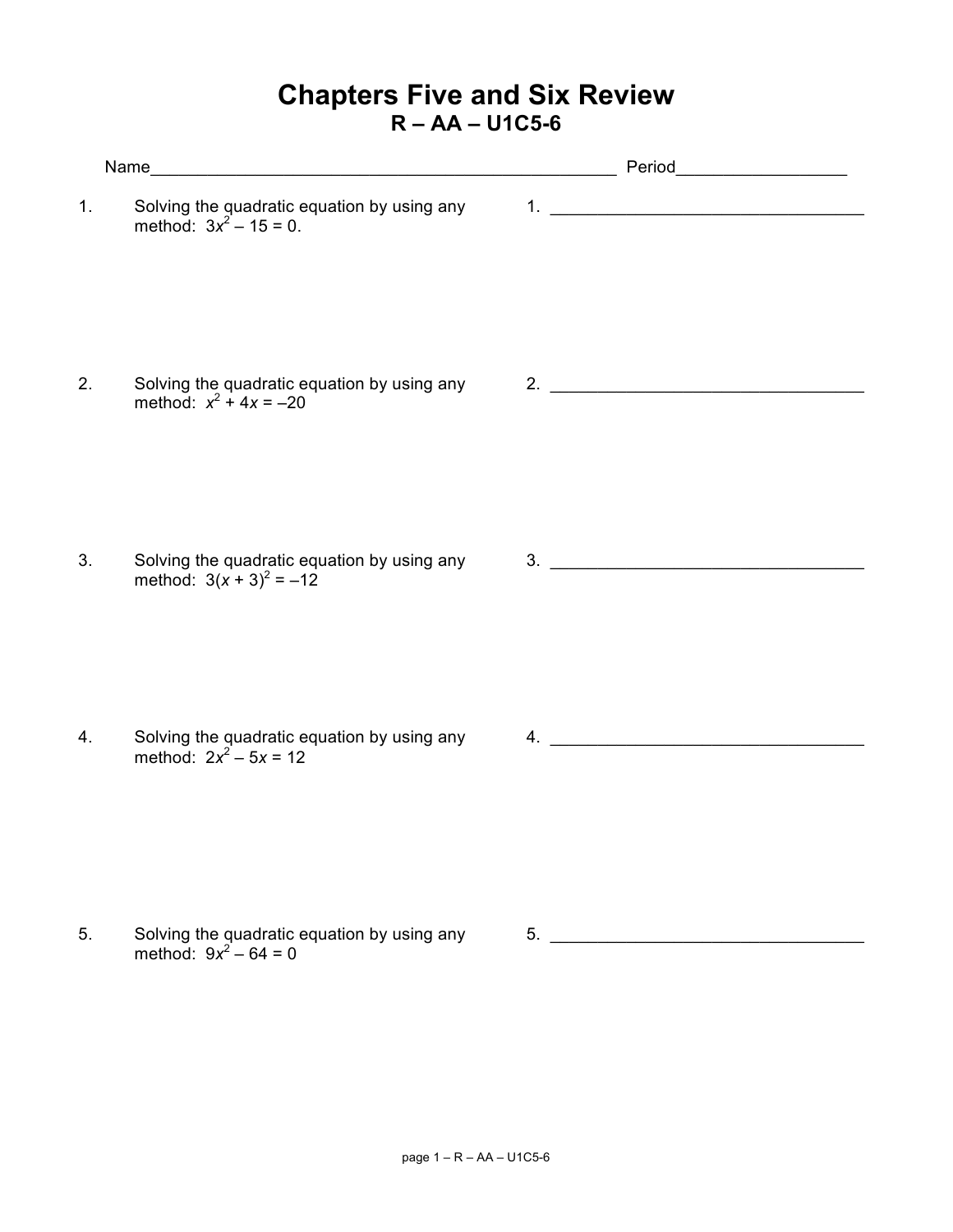6. Write the following expression as a complex 6. \_\_\_\_\_\_\_\_\_\_\_\_\_\_\_\_\_\_\_\_\_\_\_\_\_\_\_\_\_\_ number in standard form:  $(7 – 2i) – (3 – 3i)$ 7. Write the following expression as a complex  $\begin{array}{ccc} 7. & \underline{\hspace{1cm}} & \underline{\hspace{1cm}} & \underline{\hspace{1cm}} & \underline{\hspace{1cm}} & \underline{\hspace{1cm}} & \underline{\hspace{1cm}} & \underline{\hspace{1cm}} & \underline{\hspace{1cm}} & \underline{\hspace{1cm}} & \underline{\hspace{1cm}} & \underline{\hspace{1cm}} & \underline{\hspace{1cm}} & \underline{\hspace{1cm}} & \underline{\hspace{1cm}} & \underline{\hspace{1cm}} & \underline{\hspace{1cm}} & \underline{\$ number in standard form:  $(3 – 2*i*)(2 + 5*i*)$ 8. Factor the following expression completely: 8. \_\_\_\_\_\_\_\_\_\_\_\_\_\_\_\_\_\_\_\_\_\_\_\_\_\_\_\_\_\_  $20x^2 - 6x - 2$ 9. Factor the following expression completely: 9. \_\_\_\_\_\_\_\_\_\_\_\_\_\_\_\_\_\_\_\_\_\_\_\_\_\_\_\_\_\_  $16x^2 - 81$ 10. Factor the following expression completely: 10. \_\_\_\_\_\_\_\_\_\_\_\_\_\_\_\_\_\_\_\_\_\_\_\_\_\_\_\_  $7u^2 - 4u - 3$ 11. A model for Kloefkorn Construction's 11. Price: 11. Price: revenue is  $R = -15p^2 + 300p + 12000$ , where  $\rho$  is the price in dollars of the company's Maximum revenue: product. What price will maximize the revenue? What will be the maximum revenue?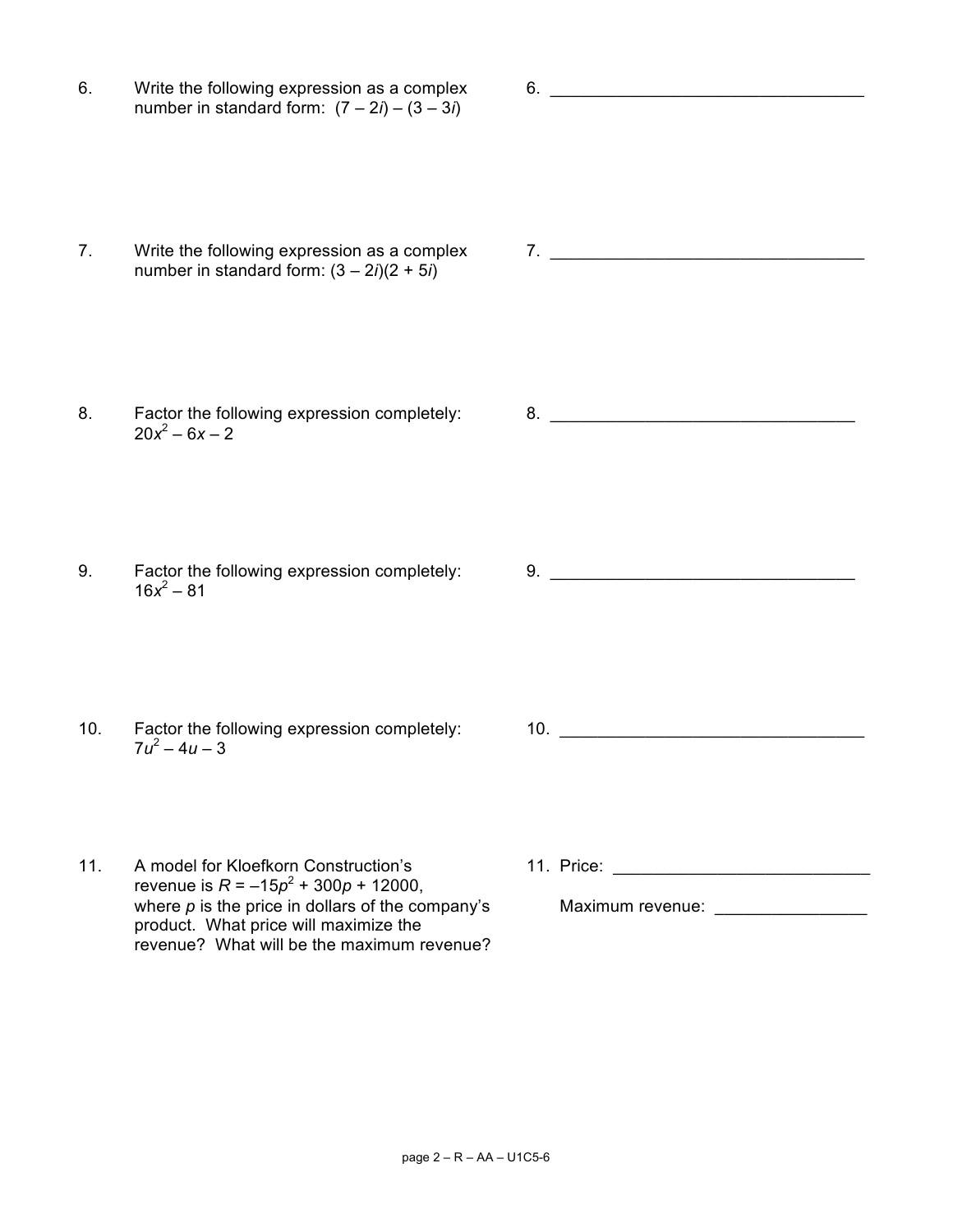12. The equation for the motion of a projectile 12. Time: \_\_\_\_\_\_\_\_\_\_\_\_\_\_\_\_\_\_\_\_\_\_ fired straight up at an initial velocity of 64 ft/sec is  $h = -16t^2 + 64t$ , where h is the height in feet and *t* is the time in seconds. Find the time the projectile needs to reach its highest point. How high will it go?

**Height: \_\_\_\_\_\_\_\_\_\_\_\_\_\_\_\_\_\_\_\_\_\_\_\_\_\_\_\_\_\_\_\_\_\_** 

13. From 1990 to 1996, the consumption of 13. Year: \_\_\_\_\_\_\_\_\_\_\_\_\_\_\_\_\_\_\_\_\_\_\_\_\_\_ poultry per capita is modeled by  $y = -0.2125t^2 + 2.615t + 56.33$ , where  $t = 0$ corresponds to 1990. During what year was the consumption of poultry per capita at about 61 per capita?

Find the vertex of the quadratic function and explain how you found it. Identify the axis of symmetry. Identify the *y*-intercept. Then graph the quadratic function.

| 14. | $y = 4x^2 + 8x - 45$                                                                                                                                                                                                           | Graph:  |  |
|-----|--------------------------------------------------------------------------------------------------------------------------------------------------------------------------------------------------------------------------------|---------|--|
|     | Vertex: and the state of the state of the state of the state of the state of the state of the state of the state of the state of the state of the state of the state of the state of the state of the state of the state of th |         |  |
|     | How did you figure out the vertex?                                                                                                                                                                                             | 5-      |  |
|     |                                                                                                                                                                                                                                |         |  |
|     |                                                                                                                                                                                                                                |         |  |
|     |                                                                                                                                                                                                                                | -5<br>5 |  |
|     | y-intercept: National Communications of the set of the set of the set of the set of the set of the set of the set of the set of the set of the set of the set of the set of the set of the set of the set of the set of the se | -5-     |  |
|     |                                                                                                                                                                                                                                |         |  |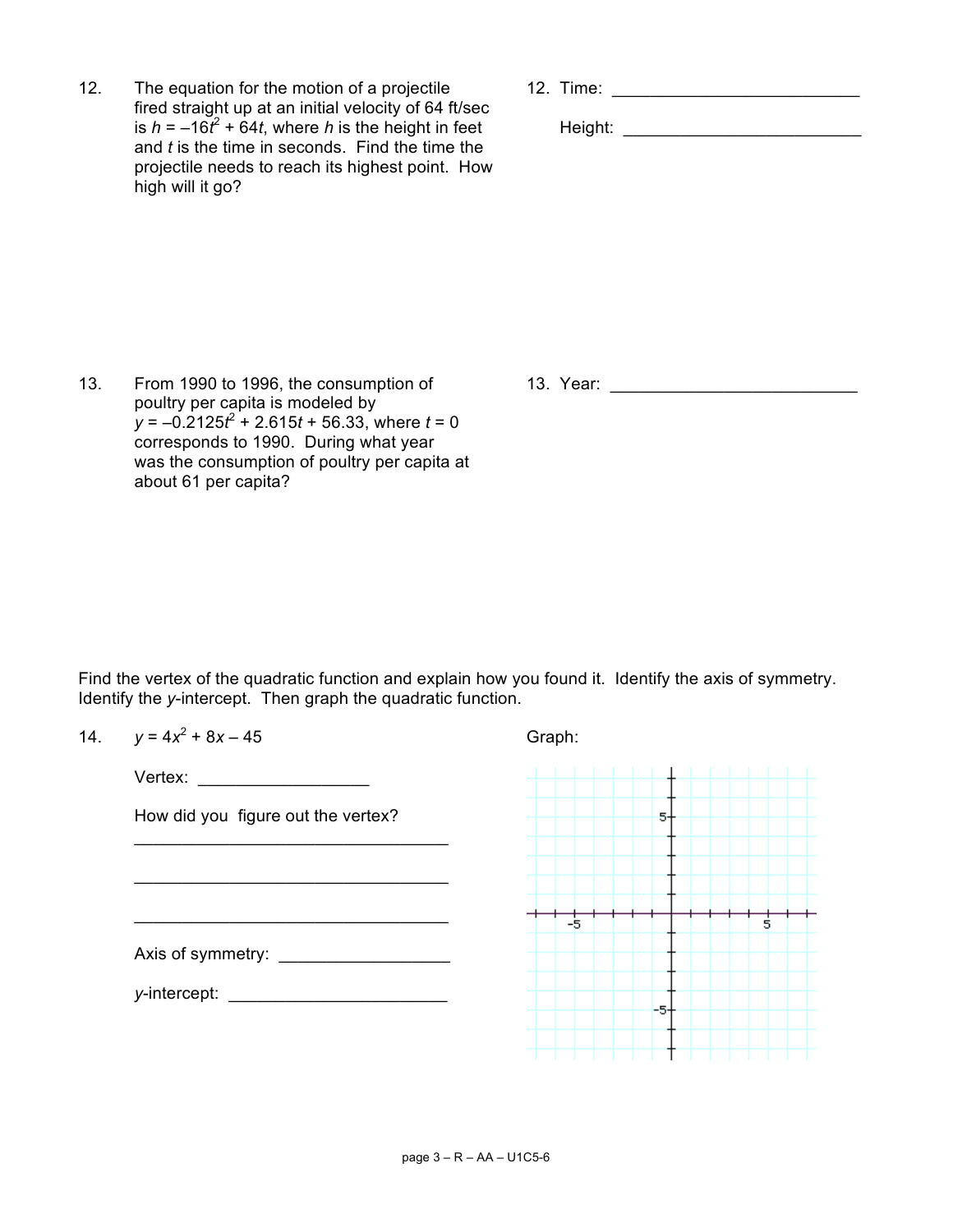15. List all possible rational zeros of the function 15. \_\_\_\_\_\_\_\_\_\_\_\_\_\_\_\_\_\_\_\_\_\_\_  $f(x) = 5x^3 + 2x^2 + 16x + 9$ . Do not find the zeros.

answers:  $x^3 - 2x^2 - 10x + 20 = 0$ .

17. Solve the following equation, giving exact 17. \_\_\_\_\_\_\_\_\_\_\_\_\_\_\_\_\_\_\_\_\_\_\_\_\_\_\_\_\_ answers:  $x^4 + 3x^2 = 10$ .

18. Write a polynomial function in standard form 18. Standard that has zeros of 4, –2, and 0. Classify the form: \_\_\_\_\_\_\_\_\_\_\_\_\_\_\_\_\_\_\_\_\_\_\_\_\_\_\_ polynomial by number of terms and degree.

Name by degree: \_\_\_\_\_\_\_\_\_\_\_\_\_\_\_\_\_

Name by number of terms:

19. Use the graph below to approximate any 19. Max(s): \_\_\_\_\_\_\_\_\_\_\_\_\_\_\_\_\_\_\_\_\_\_\_\_\_ relative minimums and maximums. Then identify its end behavior. The same state of the Min(s): the Min(s):

> v  $\mathbf{1}$  $\overline{x}$ 1

As *x* → –∞, *f*(*x*) → \_\_\_\_\_\_\_\_\_ As  $x \to +\infty$ ,  $f(x) \to$ 

16. Solve the following equation, giving exact 16. \_\_\_\_\_\_\_\_\_\_\_\_\_\_\_\_\_\_\_\_\_\_\_\_\_\_\_\_\_